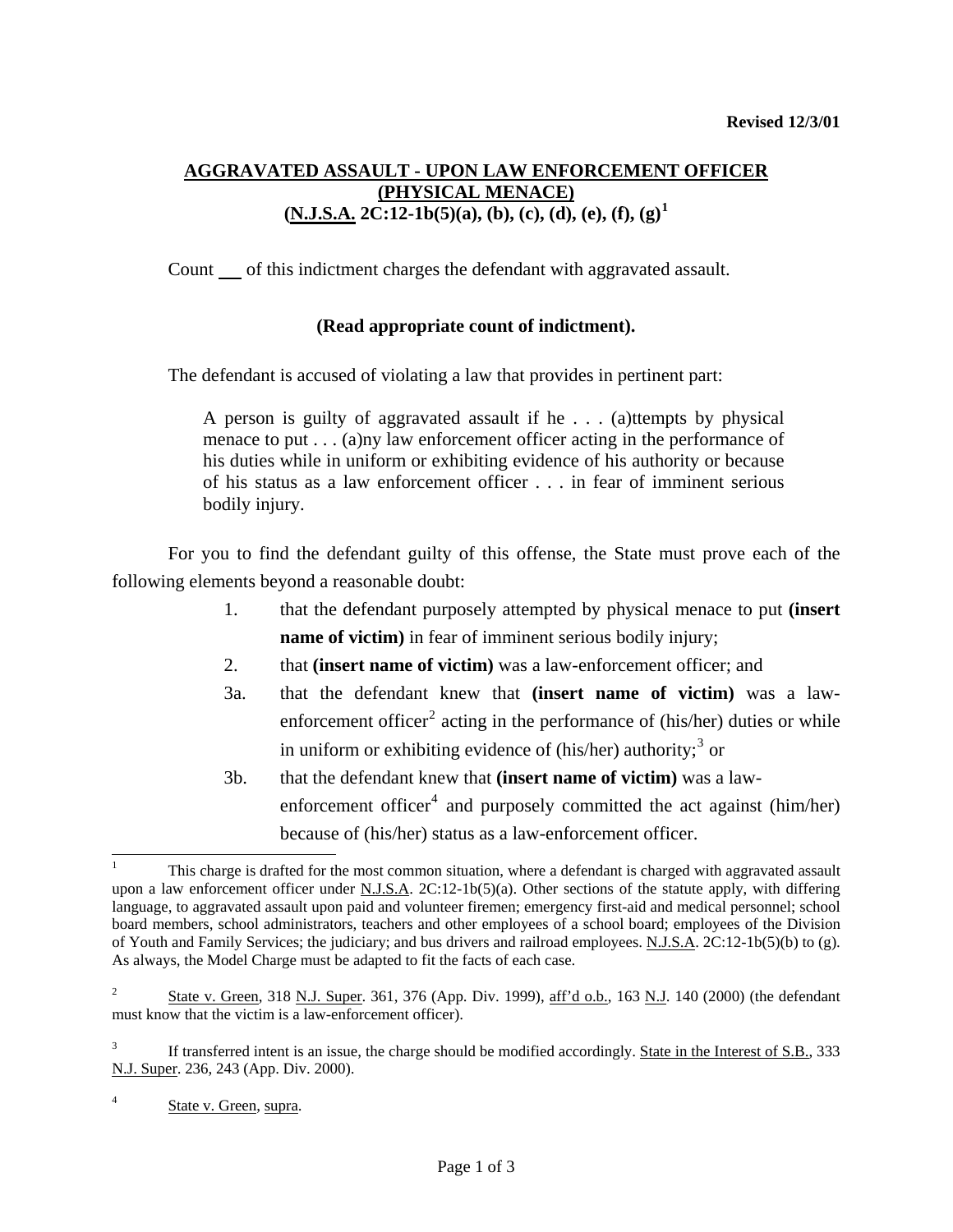The first element that the State must prove beyond a reasonable doubt is that the defendant purposely attempted by physical menace to put **(insert name of victim)** in fear of imminent serious bodily injury.

 Serious bodily injury means bodily injury that creates a substantial risk of death or which causes serious, permanent disfigurement, or protracted loss or impairment of the function of any bodily member or organ.<sup>[5](#page-0-4)</sup>

Imminent means likely to happen without delay.<sup>[6](#page-1-0)</sup>

 Physical menace means a threatening of harm by physical conduct, and not merely by words.

 A person acts purposely with respect to the nature of his/her conduct or a result thereof if it is a person's conscious object to engage in conduct of that nature or to cause such a result. A person acts purposely with respect to attendant circumstances if a person is aware of the existence of such circumstances or a person believes or hopes that they exist. One can be deemed to be acting purposely if one acts with design, with a purpose, with a particular object, if one really means to do what he/she does.<sup>[7](#page-1-1)</sup>

 Purpose is a condition of the mind that cannot be seen and that can often be determined only from inferences from conduct, words or acts. It is not necessary for the State to produce a witness to testify that the defendant stated that he/she acted with a particular state of mind. It is within your power to find that proof of purpose has been furnished beyond a reasonable doubt by inferences that may arise from the nature of the acts and circumstances surrounding the conduct in question.

 The second element that the State must prove beyond a reasonable doubt is that **(insert name of victim**) was a law-enforcement officer.

 A law-enforcement officer is any person who is employed as a permanent full-time member of any State, county or municipal law-enforcement agency, department or division of those governments and who is statutorily empowered to act for the detection, investigation, arrest, conviction, detention or rehabilitation of persons violating the criminal laws of this state.<sup>[8](#page-1-2)</sup>

 5 N.J.S.A. 2C:11-1b.

<span id="page-1-0"></span><sup>6</sup> Cf. the Model Charge for Terroristic Threats (N.J.S.A. 2C:12-3b).

<span id="page-1-3"></span><span id="page-1-1"></span><sup>7</sup> N.J.S.A. 2C:2-2b(1).

<span id="page-1-2"></span><sup>8</sup> N.J.S.A. 40A:14-152.2.